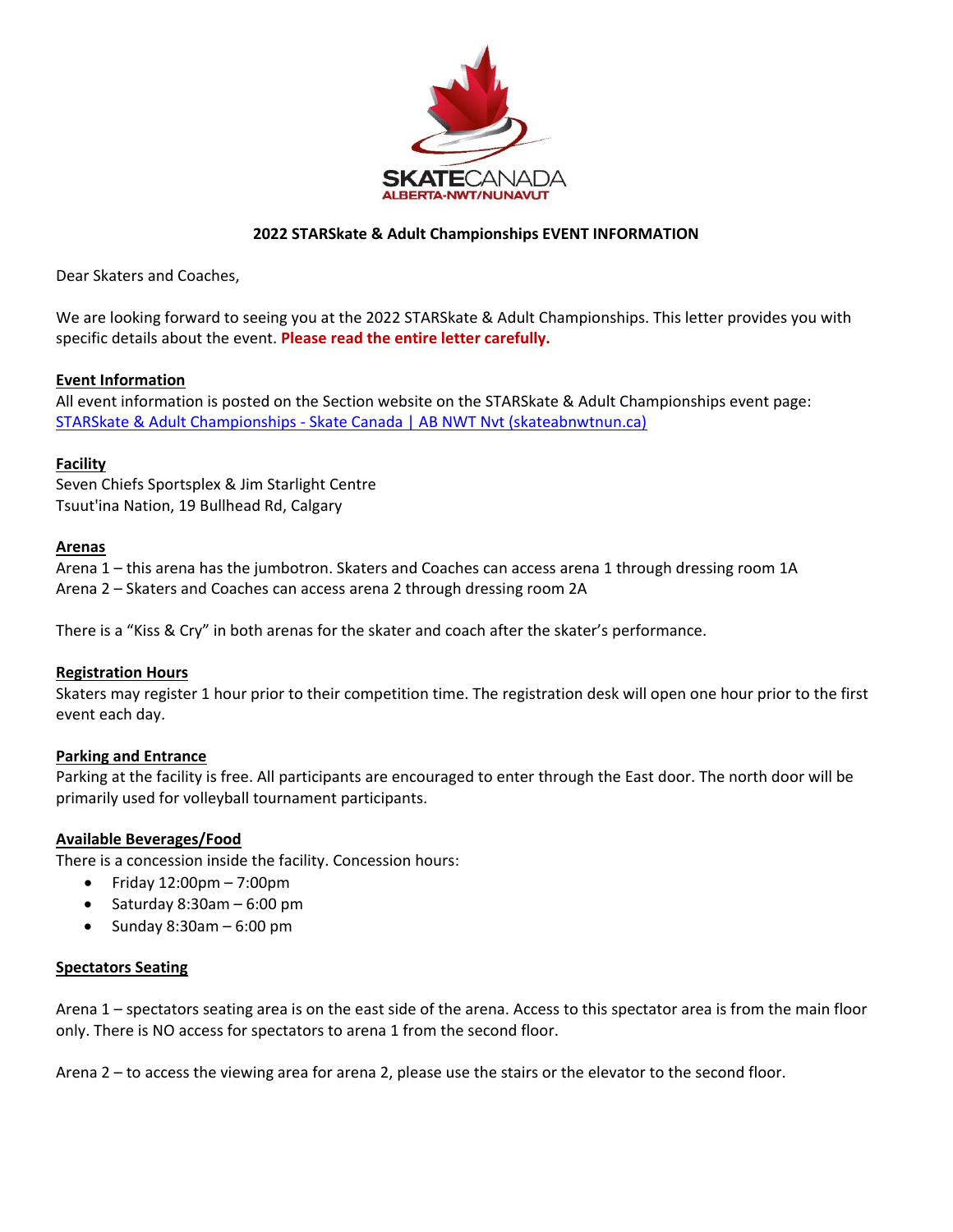## **Health & Safety Protocols**

- It is **strongly encouraged** for everyone to wear masks, including during off-ice warm-up.
- Although there are currently no restrictions on numbers in the venue, we ask that you limit attendance at any given time to those that need to be there, to allow for the comfort level of all participants and to allow for physical distancing.
- Regular sanitizing of hands is encouraged.
- Physical distancing is encouraged

# *Everyone should complete a standard COVID Health Questionnaire at home. If you answer 'YES' to any of the questions, STAY home.*

## **Off Ice Warm Up Areas (see venue map)**

- Dedicated warm-up spaces: dance studio on the main floor in the registration foyer and the track on the 3<sup>rd</sup> floor
- Please take your belongings with you to the warmup area. You may enter your assigned dressing room 30 minutes prior to your on-ice competition warm up.

### **Dressing Rooms**

• Dressing rooms will be assigned. Start orders will be posted on each assigned dressing room. For any questions about dressing room assignments, please ask the Ice Captain at the entrance to the dressing room hallway when you check in.

### **On Ice Protocols**

- Skaters and Coaches must manage their time and be at ice level for their on ice warm up. Volunteers will NOT be coming to the dressing rooms to gather skaters.
- The warm-up will be announced once all skaters have stepped on the ice and removed their masks
- Skaters' must bring their back-up CD's to the ice with them we are not collecting CD's at check-in. NO phones or iPods will be accepted. Ensure your CD's are properly labelled with your name, club and category.
- Skaters and Coaches should bring full water bottles from home, and their own tissue if needed.
- Garbage cans must be used. PLEASE do not place used tissues on the boards or dressing room benches.

### **Event Reminders**

- **Start Order/Results/Skate Report Cards** will be posted on the Section website. The schedule and start orders will also be posted on-site in the dressing room hallway. Report cards and results will NOT be provided onsite. For the access to standard categories, those report cards will be provided in the club medal packages.
- **Event Status** please watch the live stream of the event to monitor the event status.
- **Withdraw Form:** the online form must be used to submit any withdraws from the event. The form is posted on the Section website event page.
- **Protest/Clarification Form:** the online form must be used to submit any protests/clarifications. The form is posted on the Section website event page.